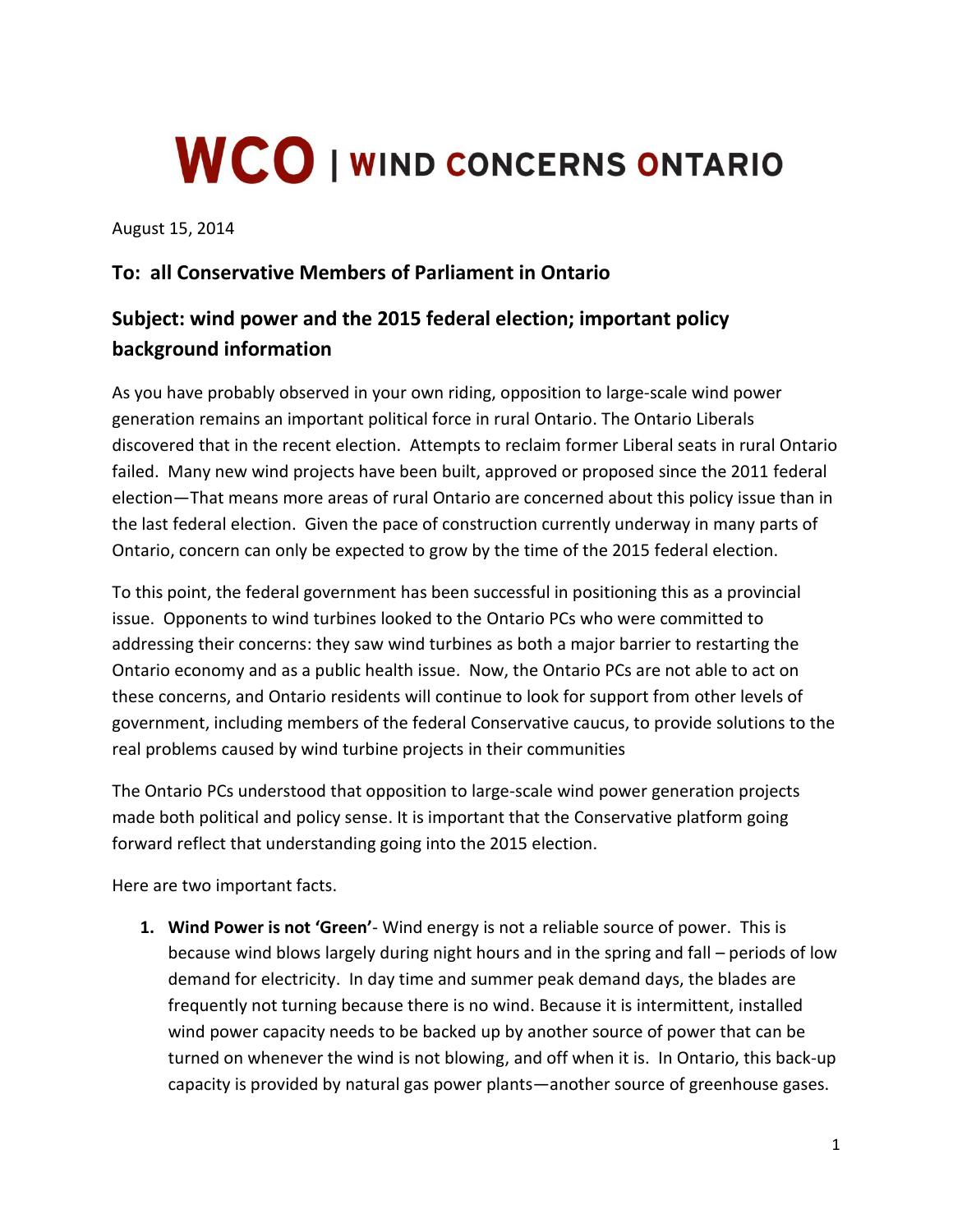The Liberals' argument that wind power was a factor in shutting Ontario's coal plants is not supported by the facts. Coal plants have been able to close as refurbished nuclear plants returned to the power grid. As environmental groups come to understand the scope of damage that wind turbines are doing to migrating birds and other endangered species, support among the environmentalists for large-scale wind power is decreasing. In fact, some groups are realizing that opposition to wind turbines have become a boat anchor in their efforts to build support for efforts to combat global warming. Only in remote communities that would otherwise be dependent on diesel generators for power, do wind turbines actually reduce carbon emissions.

**2. Wind Power Kills Jobs** - While the Ontario Liberals have promoted wind power as a means to create jobs, the truth is that any jobs created are highly-subsidized, short-term positions related to the construction phase of the wind towers. While ongoing employment is limited, the higher electricity rates that result from the subsidies paid for wind power continue to kill jobs and harm Canadian businesses' ability to compete as long as the turbine continues to exist. European countries have already learned this costly lesson and are rapidly backing off massive subsidies for wind power. The Ontario Liberal government seems to be committed to charging ahead with these wrong-headed programs even though the scenario of higher power rates, business failure and job losses experienced in Europe is now being repeated here. Given the importance of the economic performance of Ontario to the whole country, these misguided economic policies should be an important concern to the federal Conservative government.

There is limited time available before the next election to move to policy positions that are more aligned with basic Conservative policy positions, and which demonstrate a commitment to preventing further damage to Ontario's role in the Canadian economy, while addressing concerns of residents in key rural Ontario constituencies.

The following sections identify areas where policy changes from the federal Conservatives would be well received by voters in rural Ontario:

**Eliminate Accelerated Depreciation for Wind Turbine Equipment –** While there can be policy value in providing accelerated depreciation for equipment that actually reduces carbon emissions, the facts do not support the application of this special tax treatment to wind turbines which, at the most, operate at 29% or less of rated capacity. Republicans in the US Congress have been at the forefront in North America by ending these subsidies to the US wind industry over the objections of the White House---it is time for the federal Conservatives to take similar steps. Currently these tax measures are just generating additional profits for foreign companies or organizations with close ties to the provincial Liberals who are making profits on the backs of Canadian electricity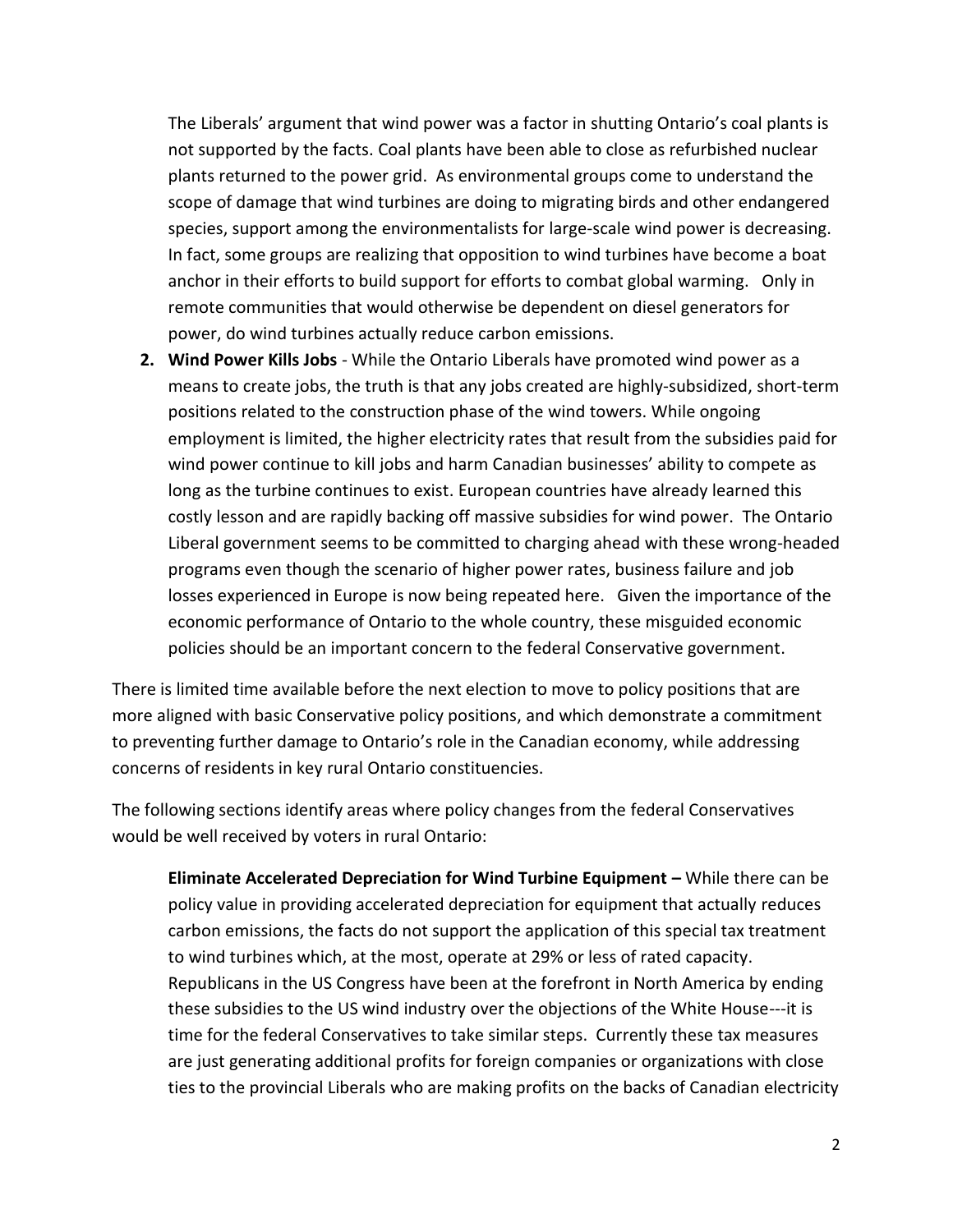users. If tax dollars are going to be used to promote initiatives to address climate change, they should be directed at projects where the proponent claiming the tax credit can actually prove that it produced the desired results.

**Subsidies to Wind Projects–** The federal government also continues to provide subsidies to wind projects, without follow-up on the impact of these projects on the host communities. Many health issues have been documented among residents who lived near the Suncor-Acciona wind project near Ripley (Bruce County) which receives federal subsidies. We understand that problems were identified in a draft post-operational report on this project that was prepared in 2009 but never been finalized and released. Another report on a subsidized project near Harrow (Essex County), problems has been identified problems as well —in that case, unacceptable levels of deaths among migrating birds. No studies have been completed on the subsidized Enbridge project near Tiverton (also Bruce County) but again health problems have been well documented with this project and follow up is under way by the local Medical Officer of Health. Despite this evidence and extensive mediated dialogue at the community level, Enbridge refuses to address the concerns of the affected people. This is the same company that maintains they will be a responsible corporate citizen in the development of the Northern Gateway pipeline.

Problems with people living among these turbines are now well known which places the federal government in the position of providing support to activities that are doing harm to communities. Full post-operational reviews of the projects are long overdue and need to be completed and released. Federal subsidies should be ended for projects where there are serious problems that have not been addressed by the company receiving the subsidy.

**Air Safety –** After the Lac-Megantic rail disaster, the federal Transport regulators acted to strengthen rail safety rules to deal with a new type of oil shipment. We hope that it will not take an airplane to hit a Canadian wind turbine to get the federal government to act on the air safety issues that these structures are creating around many airports. Accidents that have happened in the United States should be sufficient to prompt some tough new standards that only seem logical given other restrictions on heights of buildings in flight paths. To this point, the input from NAV Canada into the Ontario Ministry of the Environment reviews of wind turbine projects have been sufficiently vague to allow approvals to be granted despite the obvious dangers. Only recently has steps been taken to remove wind turbines from around the Chatham-Kent airport. Many other airports and aerodromes are affected—some under the direct jurisdiction of the federal government and others that have other status. The federal government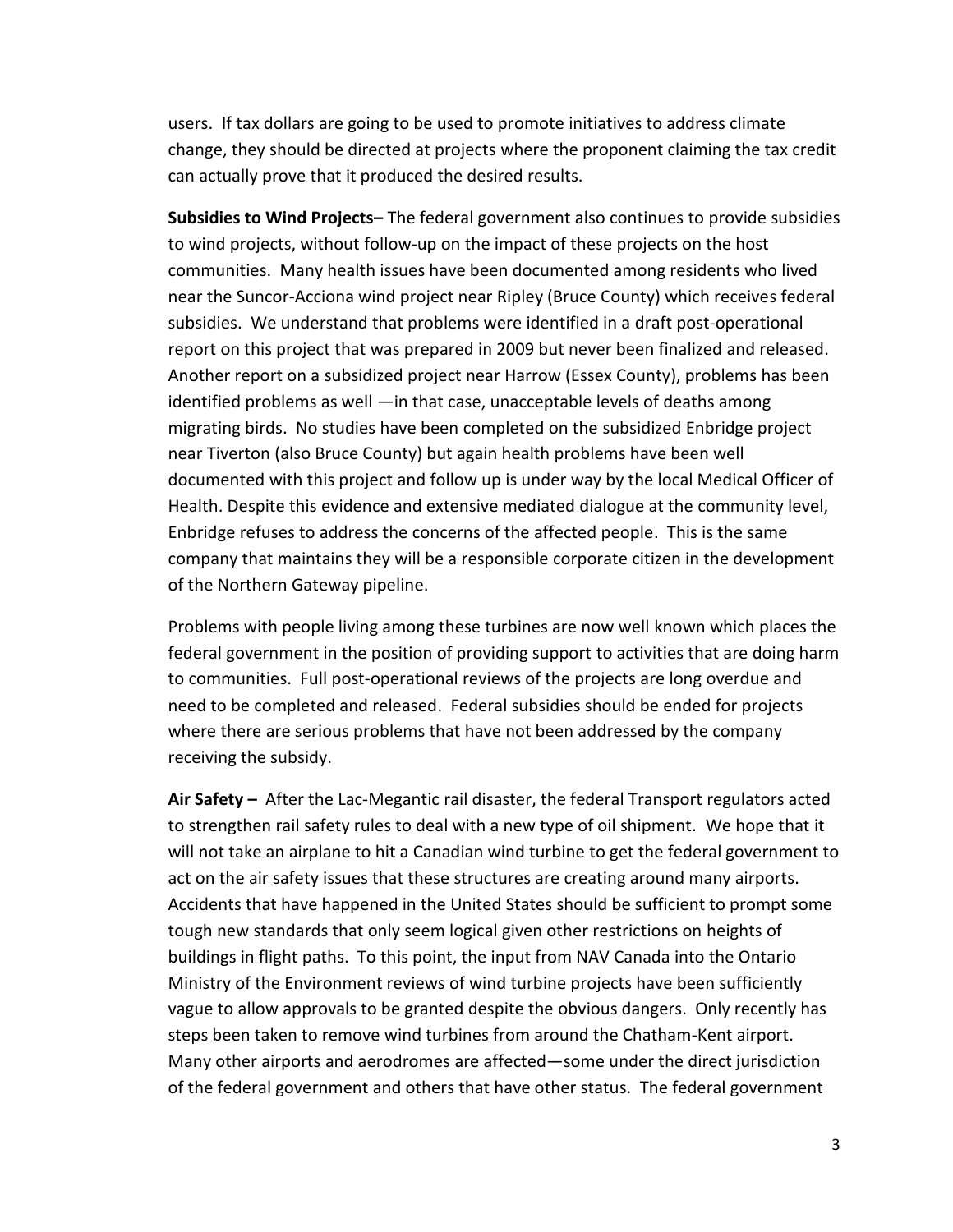has responsibility for regulating air safety and needs to move beyond the role of a passive observer when wind turbines are built next to airports. Area residents are deeply concerned about this issue and need to see that the federal government is fulfilling its general responsibilities to regulate all aviation safety.

**Weather Radar:** Turbine projects will interfere with the ability of the Exeter and Montreal River weather radar stations to provide accurate weather forecasts. The matters were raised with Environment Canada during the review of the projects but the responses from the Department confirmed that potential for problems but did not provide clear direction that would have forced the proponent to alter the projects to avoid interference with the radar stations. Now that the projects are under construction, solutions to the problems are being sought even though the problem is recognized world-wide. It would be more appropriate for the federal government to have established separation requirements between wind turbines and weather radar installations to existing protect capabilities to generate accurate weather forecasts rather than developing mitigation measures that may or may not work. The federal government is responsible for providing weather warnings to Canadians and the government should be protecting the infrastructure supporting this important service against developments that are known to cause problems.

**Health Canada Study–** It is possible that the results of the long awaited study of wind turbine noise and health effects by Health Canada, to be released this fall, will not provide conclusive evidence of health issues related to wind turbines. In that case, it will very likely become a political problem for Conservative MPs in rural Ontario. Enough people have been affected by health problems related to wind turbines (documented in a CBC documentary film *Wind Rush*, and a Sun Media news documentary *Down Wind*) that this conclusion will not be credible in rural Ontario. People have been waiting for these studies to respond to their concerns and if the study fails to point to some root causes for these health issues many of your constituents will be extremely disappointed. The Conservative government needs to be ready with decisive measures to demonstrate its concern about these issues, and to propose further action. Further study will not be seen as a credible response with the problems that people who are living among these wind turbines are experiencing.

**Set-Backs from Residences –** Preliminary results from the University of Waterloo health study demonstrate a connection between distance from homes to wind turbines and the existence of health issues, as a result of the environmental noise and vibration (infrasound) produced by wind turbines. This work points to one area where the federal government should act. As experience with wind turbines in densely populated areas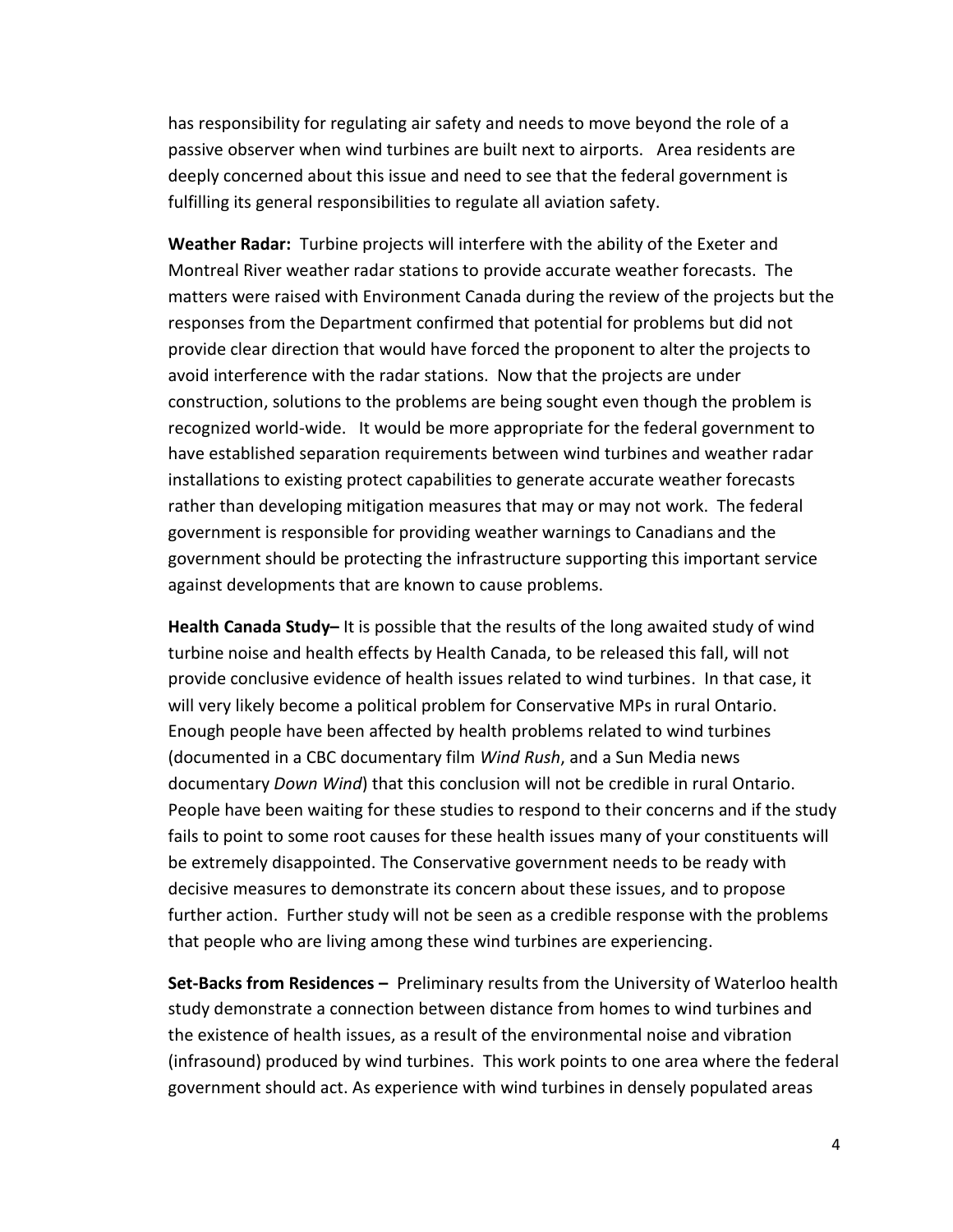grows, other countries are enacting larger set-backs for wind turbines from homes, schools and places of work. A 2-km set-back is becoming a the new standard in jurisdictions concerned about health effects while 5-km set-backs are under discussion in other areas. In the province of Quebec, for example, local jurisdictions have been allowed to enact a 2-km set-back.

The Ontario regulations that have become the de facto national standard are not based on science and in fact were suggested to the government of the day by the wind power industry. There is no sign that the Ontario Liberal government will act to deal with these issues in the absence of federal regulation; and using the precautionary principle, larger set-backs could be implemented while research into the causes of wind turbine health continues. Establishing a set-back of 2 km as a national standard would address the concerns of most Ontario residents while allowing wind turbine development to continue in less populated parts of the county where larger set-backs are possible.

**Migrating Birds –** The federal government has responsibilities under international treaties to protect migrating birds, for example, and indeed th[e Auditor-General](http://www.oag-bvg.gc.ca/internet/English/osh_20131107_e_38775.html) has noted that the government has not met key commitments in this area. As shown by the Wolfe Island turbine project, the installation of an almost continuous line of dense wind turbine along the shores of Lake Ontario, Lake Erie and Lake Huron promises to cause real damage to migrating bird populations. Included are many rare or endangered species that the government is committed to protecting. Another example is the tip of Prince Edward County in Ontario, where a wind power project is planned for an Important Bird Area in the middle of two Crown-owned properties---this location, called "Point to Point" has the been the subject of efforts by the community to create a protected area for decades. The time to act is now with the federal government purchasing the wind project site to consolidate the protected area.

A huge wind power project is also proposed for Amherst Island, another Important Bird Area. These areas meet the federal government guidelines as areas where wind power projects should not be located: the government needs to demonstrate its authority and responsibility on this issue. Guidelines that seasonally restrict operation of other wind turbines that affect migrating birds would be another area where action is warranted.

**Noise Modeling –** The modeling used by Ontario in evaluating wind turbine projects is flawed in that it measures average not actual noise levels, effectively ignoring the cyclical nature of the sound. The impact of low frequency noise/infrasound emitted by the projects is also not currently considered. The Ontario government has begun to acknowledge this but will not have a protocol in place until 2015. Individual citizens and municipal governments are being forced to pay out-of-pocket to engage experts in noise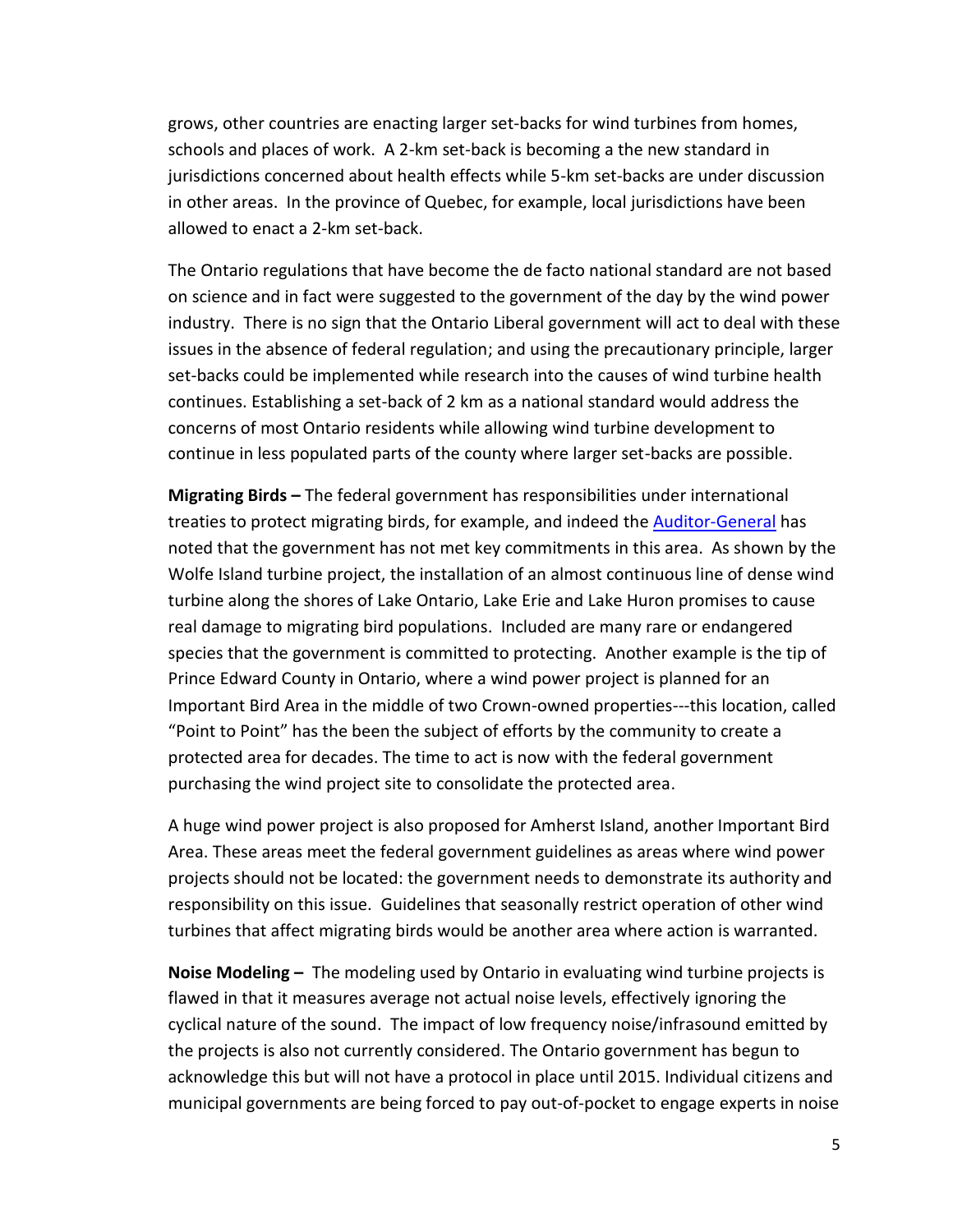measurement to highlight the flaws in these assessments. In other jurisdictions, post implementation studies are showing that the actual noise produced by wind turbines exceeds the theoretical models used by the Ontario government and the wind industry with operations at wind turbines being curtailed to comply with noise standards. National standards that mandate proper evaluation of true nature of wind turbine noise would be an important contribution to addressing this concern.

**Measures to Address Energy Poverty –** Some countries in Europe are introducing special tax measures to recoup excess profits being paid to wind companies at the expense of individual users of electricity. Similar measures could be introduced here to generate funds to provide support for many seniors living on fixed income who are being forced from their homes by rising energy costs that are rising far more rapidly than their CPP and other pension benefits. A program of this nature would force the wind industry to take responsibility for the damage that their push for profits has caused for individual Canadians.

## **Conclusion**

As shown through the examples provided above, there are opportunities for the federal Conservative government to reduce the highly negative impact of wind turbine projects on the Canadian economy. At present, the federal government is providing key support for activities that are not living up to the "Green" promises advanced by their promoters without any serious cost-benefit analysis. Essentially, the programs are just adding to the industry's profits, while damaging the Canadian economy by limiting growth in the important province of Ontario.

The Conservative government is being criticized for focusing on issues that are not important to ordinary Canadians. Initiatives to address real concerns of your constituents, such as the impact of wind turbines, will be well received by residents throughout rural Ontario who are being ignored by the Ontario Liberal government.

We would like to discuss these options with you further and ask that you work through the federal Conservative caucus to promote these options on behalf of your constituents.

Thank you, Jane Wilson, RN, B.A.

President, Wind Concerns Ontario

[windconcerns@gmail.com](mailto:windconcerns@gmail.com)